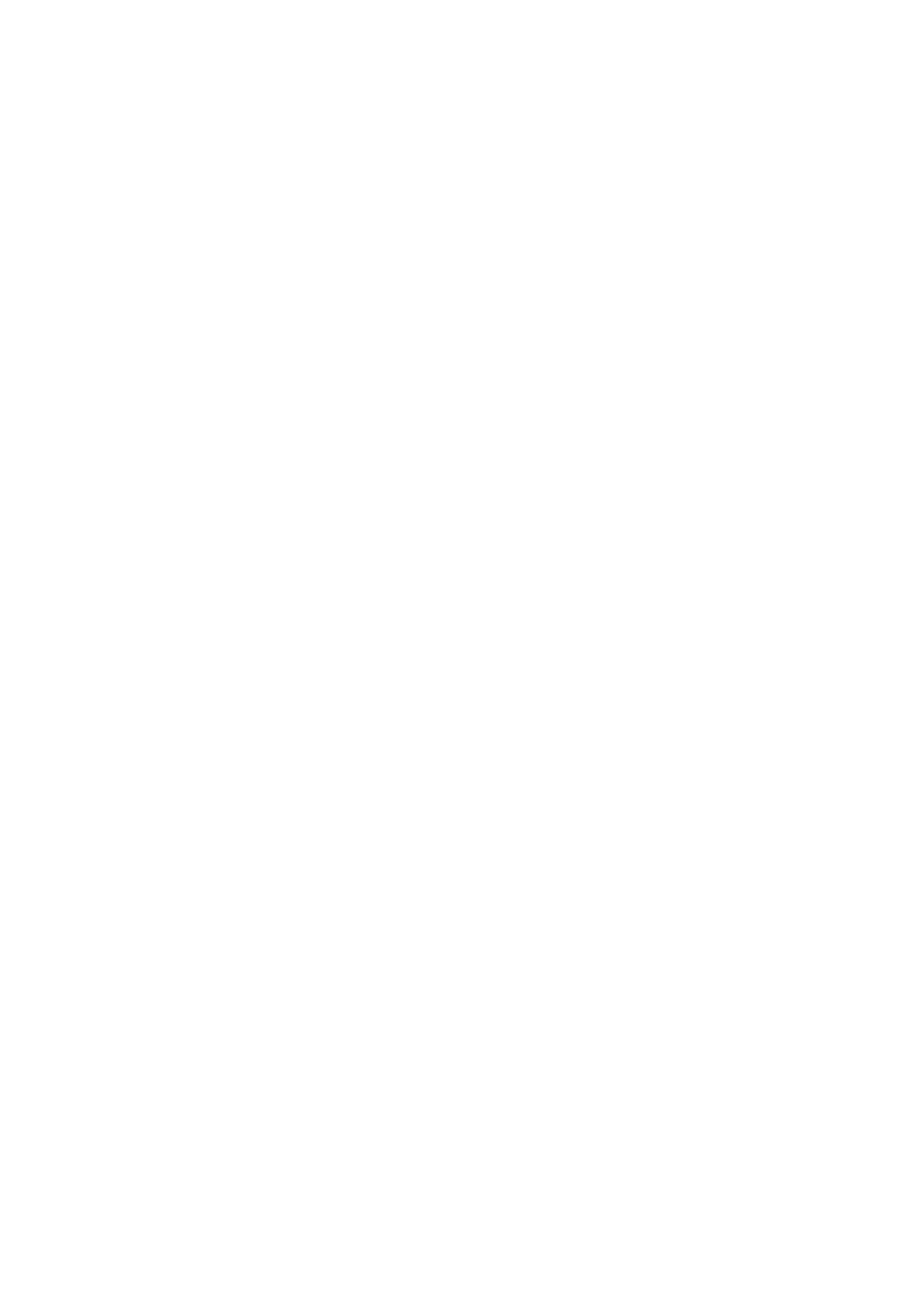#### Trademarks

AntiVir is a registered trademark of the Avira GmbH.

Windows is a registered trademark of the Microsoft Corporation in the United States and other countries.

All other brand and product names are trademarks or registered trademarks of their respective owners.

Protected trademarks are not marked as such in this manual. This does not mean, however that they may be used freely.

#### Publisher

Avira GmbH D-88069 Tettnang, Lindauer Str. 21 Phone: +49 (0)7542 - 500 0 Fax: +49 (0)7542 - 525 10 Email: info@avira.com Internet: http://www.avira.com

#### Production

Avira GmbH D-88069 Tettnang, Lindauer Str. 21

Copyright © 2006 Avira GmbH This manual was created with great care. However, errors in design and contents cannot be excluded. All rights reserved. The reproduction of this publication or parts thereof in any form is prohibited without previous written consent from Avira GmbH. Errors and technical subject to change.

Issued: Septeber 2006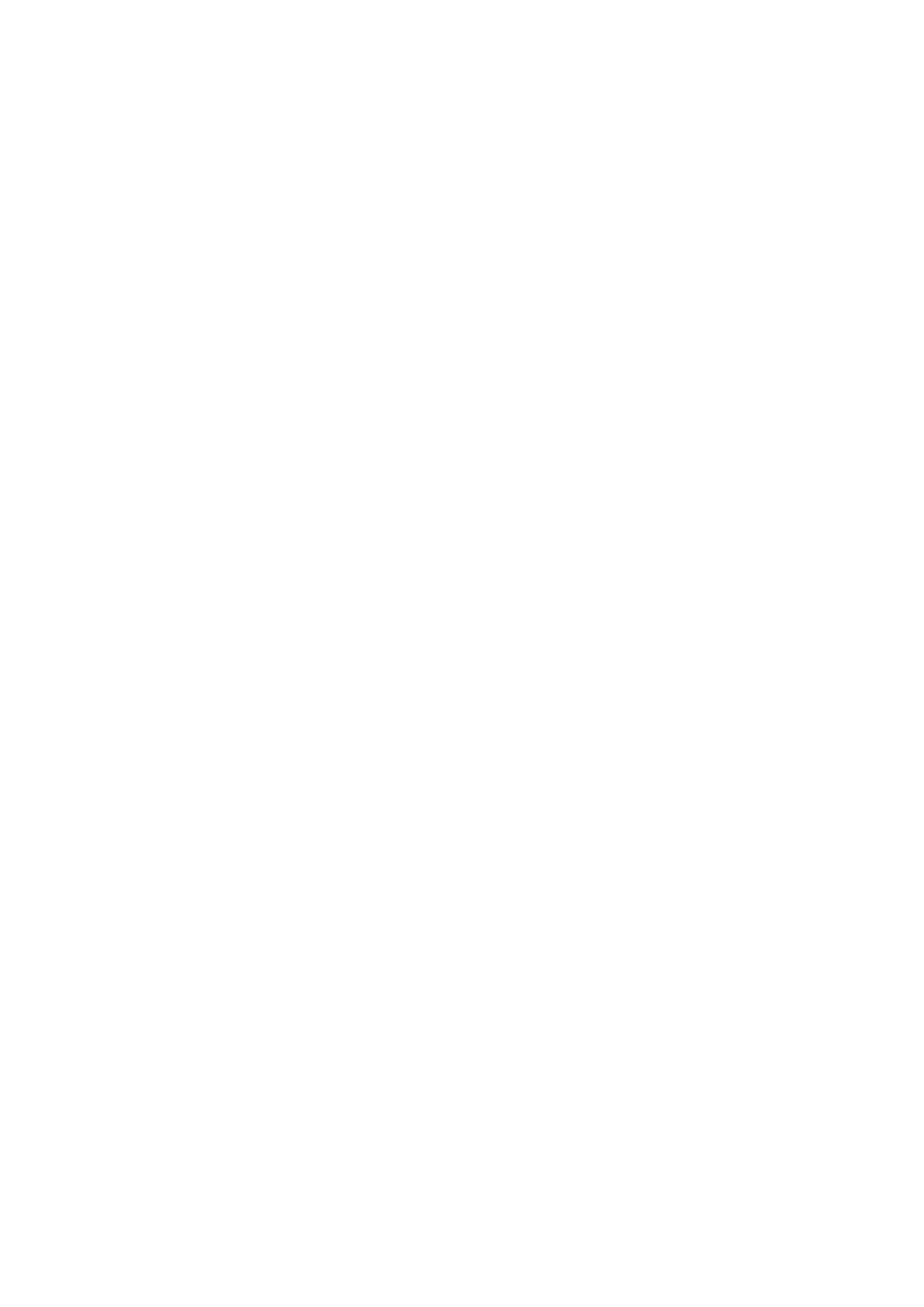# **Table of Contents**

| 3.1<br>3.2                      |              |  |
|---------------------------------|--------------|--|
| 4.1<br>4.2<br>4.3<br>4.4<br>4.5 | 431<br>4.3.2 |  |
| 5.1<br>5.2                      |              |  |
|                                 |              |  |
|                                 |              |  |
| 71<br>7.2<br>7.3                |              |  |
|                                 |              |  |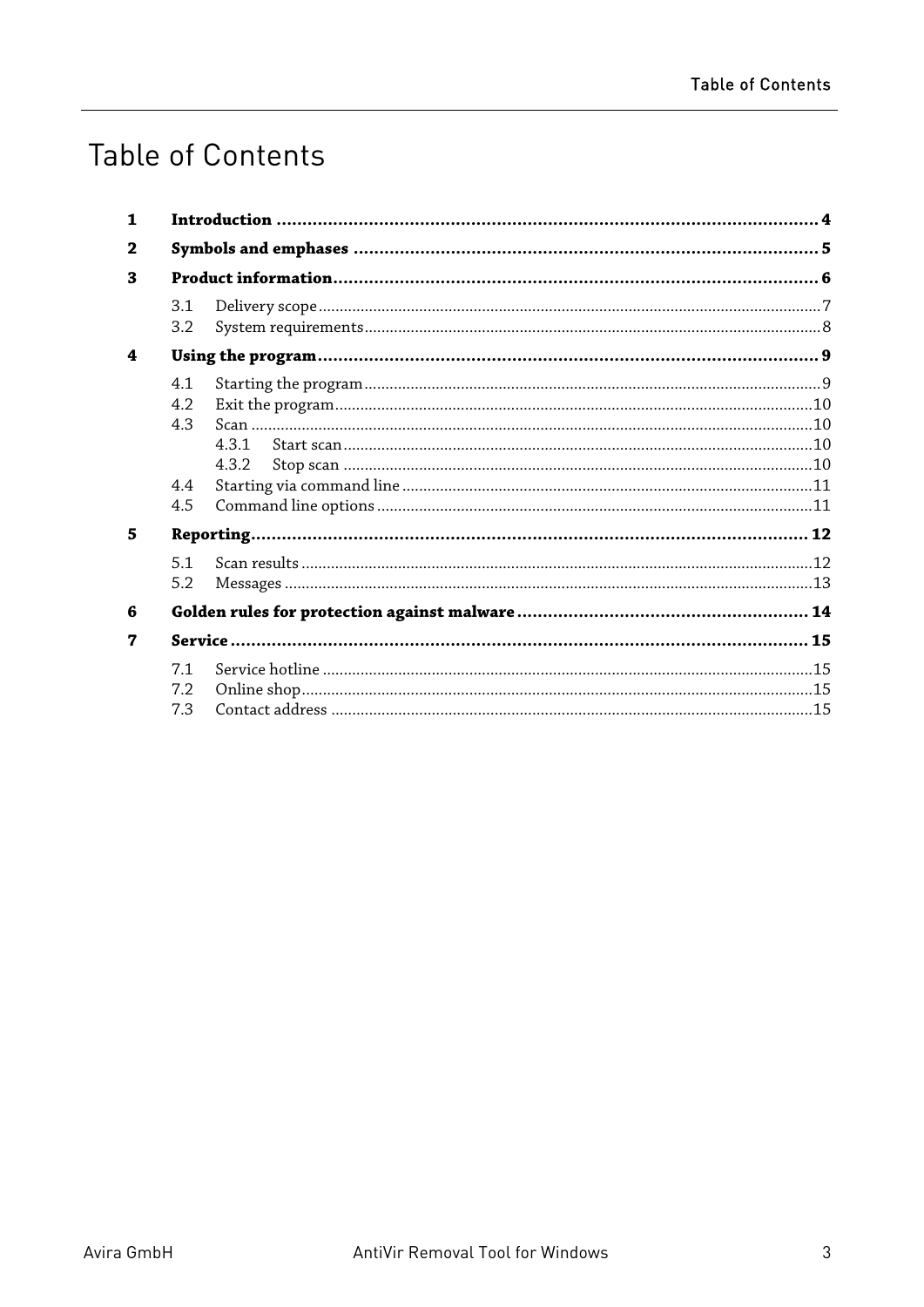# <span id="page-5-0"></span>1 Introduction

Avira offers frequent virus definition updates (VDF file) in order to keep its users safe from new malware outbreaks.

However, there are computer users who do not perform such updates as often as required and many others who do not use antivirus protection at all.

For all those experiencing the damaging effects of a virus infection, Avira's researchers have prepared a removal tool, which can be used to eliminate major distinct threats.

The AntiVir Removal Tool Version 3 comes in two versions (German and English) executable files:





The AntiVir Removal Tool does not replace any antivirus solution. You must install an antivirus product on your system and keep it up-to-date, in order to ensure your protection.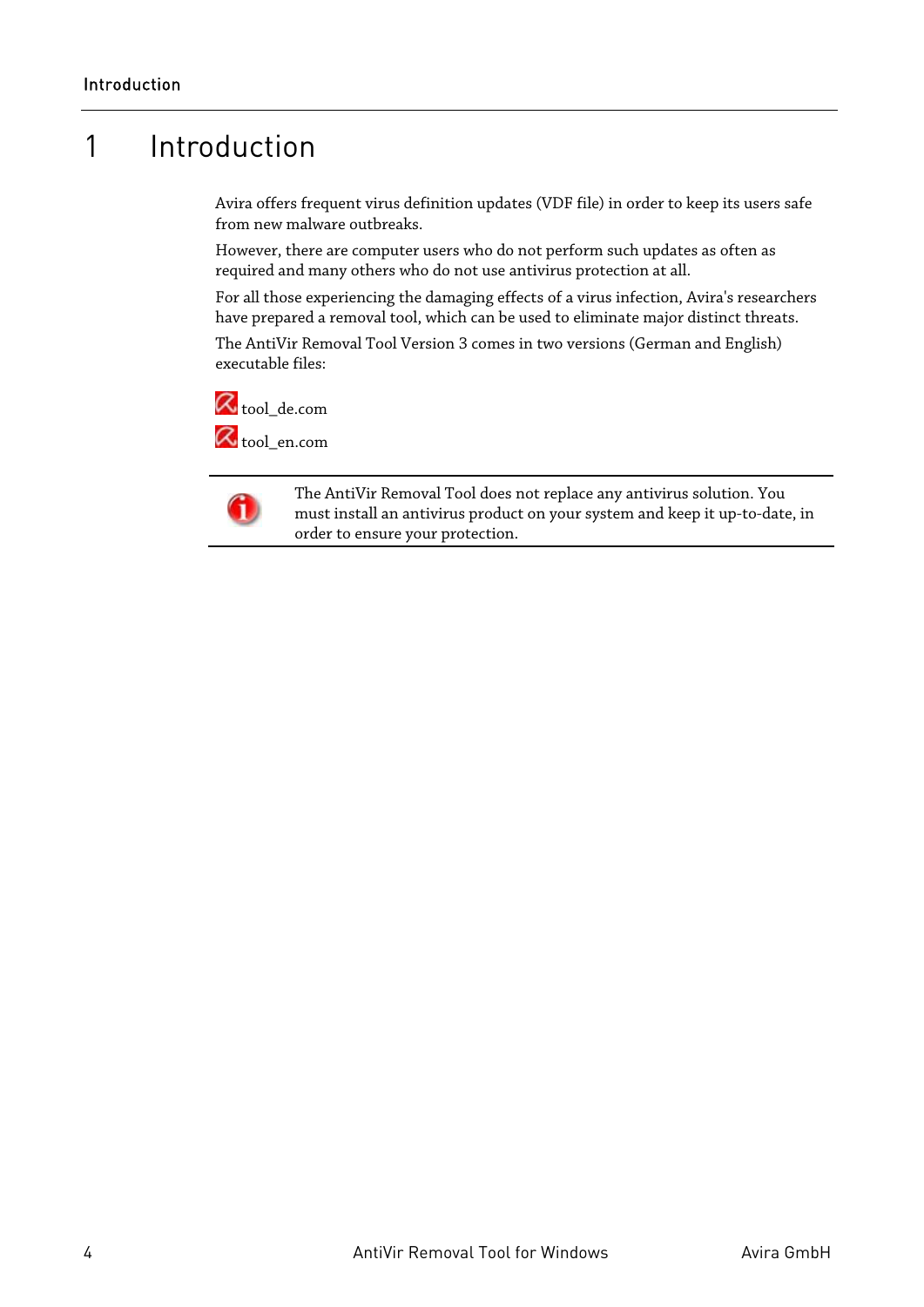# <span id="page-6-0"></span>2 Symbols and emphases

The following symbols are used:

| Symbol | <b>Explanation</b>                                                                                                                            |
|--------|-----------------------------------------------------------------------------------------------------------------------------------------------|
|        | Appears before a step you carry out.                                                                                                          |
|        | Appears before a result that follows the preceding action.                                                                                    |
|        | Appears before a note with especially important information or a tip<br>which makes it easier to understand and use the AntiVir Removal Tool. |

The following emphases are used:

| <b>Emphasis</b> | <b>Explanation</b>                                                                        |
|-----------------|-------------------------------------------------------------------------------------------|
| Italic          | File name or path.                                                                        |
| <b>Bold</b>     | Elements of the software interface which are clicked (e.g., menu<br>item, tab or button). |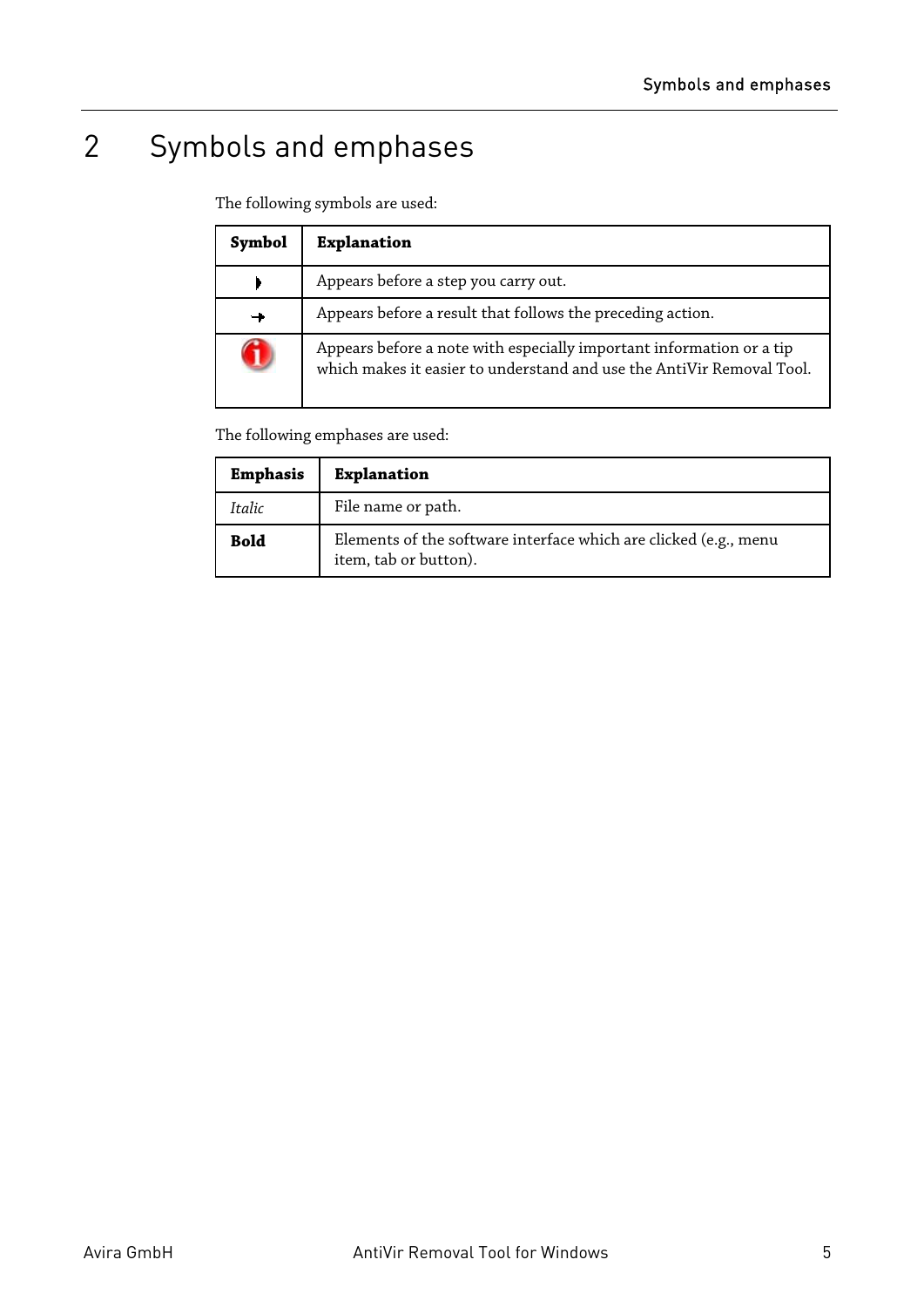# <span id="page-7-0"></span>3 Product information

The AntiVir Removal Tool handles a variety of viruses and malware. Please find a current overview what malware can be removed from your system with the help of the AntiVir Removal Tool on the Avira website at http://www.avira.com/removal-tool.

We recommend that you check our website http://www.avira.com regularly for the latest version of AntiVir Removal Tool, as our virus researchers will add more detection routines to this tool, in order to remove even more threats.



The AntiVir Removal Tool is supported by the Federal Office for Information Security (BSI), http://www.bsi.bund.de/english/index.htm.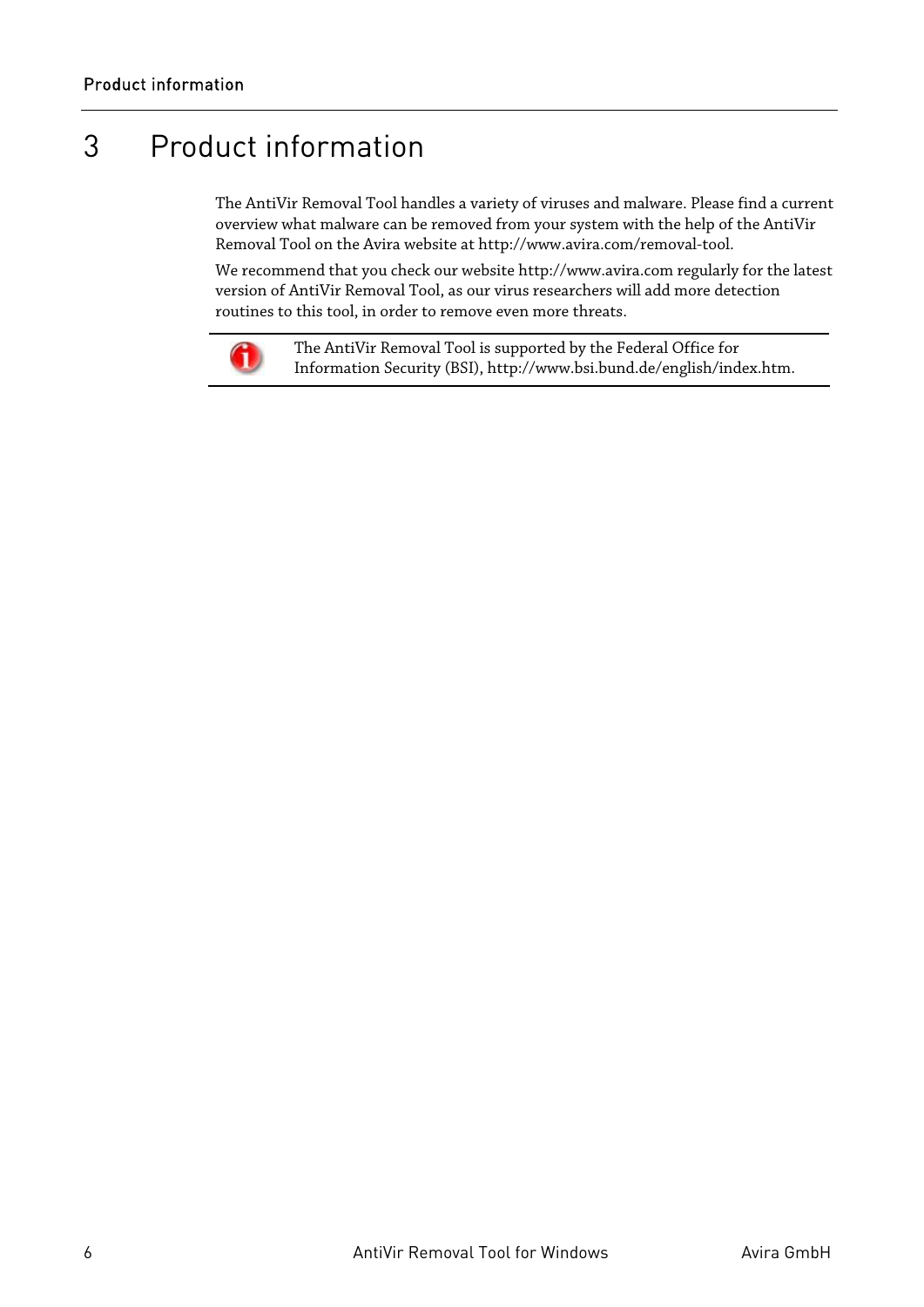## <span id="page-8-0"></span>3.1 Delivery scope

• Cleaning actions

Specific malware is removed from your system via the AntiVir Removal Tool. Please find a current overview what malware can be removed from your system with the help of the AntiVir Removal Tool on the Avira website at http://www.avira.com/removal-tool.

• Repairing function

The AntiVir Removal Tool fixes concerning files, only if not severely damaged by malware actions.

• Killing malware

The AntiVir Removal Tool is designed to end the malware's active process(es).

• Removing malware support files

Some malware create non-malicious files inside an affected computer, which they use for fulfilling their harmful actions. The AntiVir Removal Tool can identify nonviral files and remove them from your system.

• Cleaning Registry

Many malware create their own entries in the registry in order to carry out their malicious actions or to reload themselves when the computer starts. AntiVir Removal Tool is capable of deleting new keys from the Windows registry and, whenever possible, restoring default values, if the registry keys are modified by malware.

In addition, the AntiVir Removal Tool offers the following features:

Simple operation

You simply have to download the program and then start it by double-click.

• Constant transparency

It displays information while scanning files on your computer, thus allowing you to know the live status of its activity.

• Customizable performance

It supports optional parameters for the drives to be scanned, for the log file and the help instructions.

• Complete reports

It is able to create a log file and on-screen report after completing its task, providing information about scan results.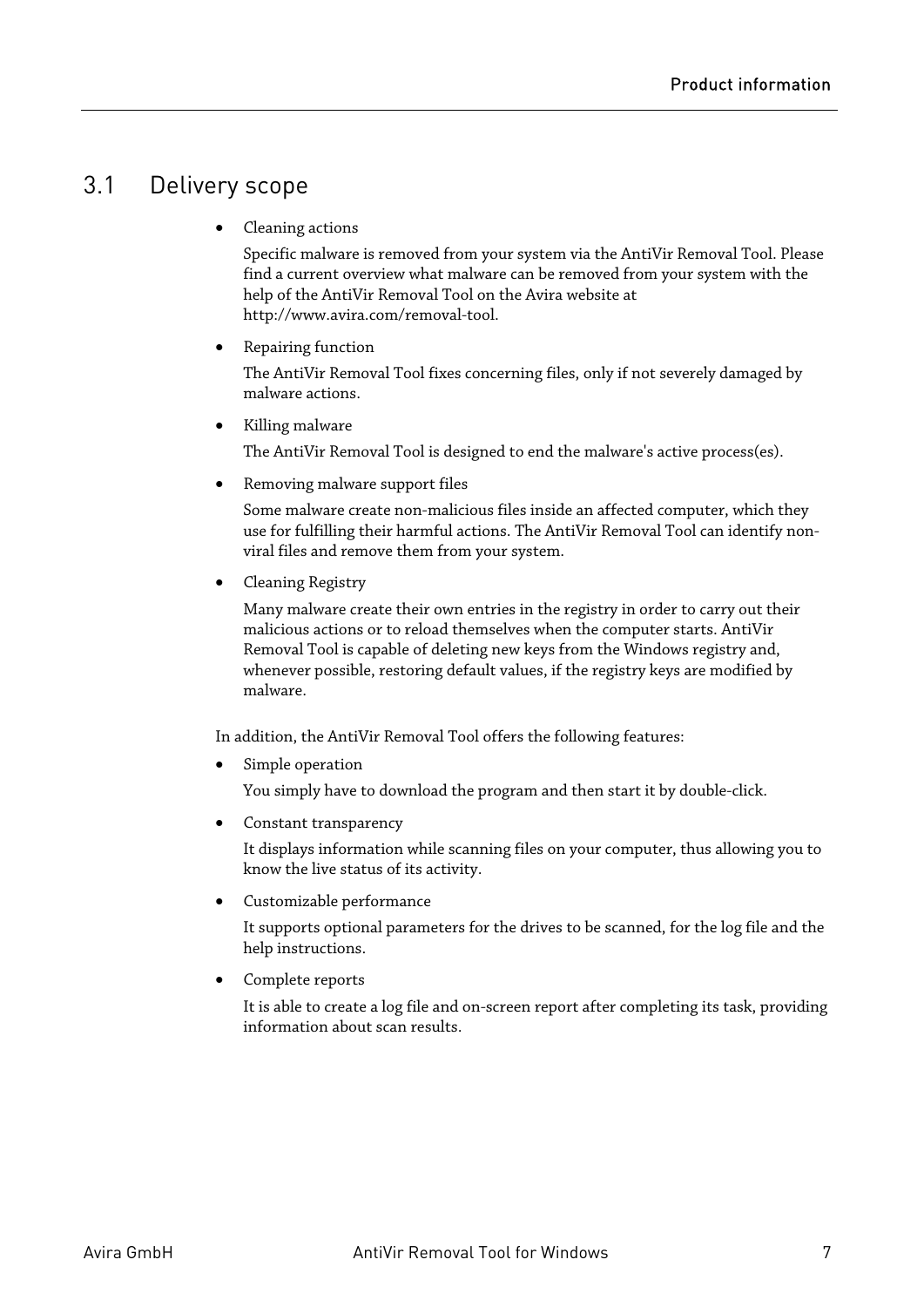## <span id="page-9-0"></span>3.2 System requirements

The AntiVir Removal Tool supports the following operating systems:

- Microsoft Windows Server 2003
- Microsoft Windows XP Home or Professional or
- Microsoft Windows 2000 or
- Microsoft Windows NT 4 or
- Microsoft Windows Millennium Edition (short: Windows ME) or
- Microsoft Windows 98 SE or
- Microsoft Windows 98



You have to log in as administrator in order to perform scanning and cleaning with the AntiVir Removal Tool. Otherwise, the program displays an error message.



For users of Windows Windows 98, Windows 98 SE or Windows ME: Please download "Microsoft Layer for Unicode". The additionally needed file is available at the Microsoft Download Center.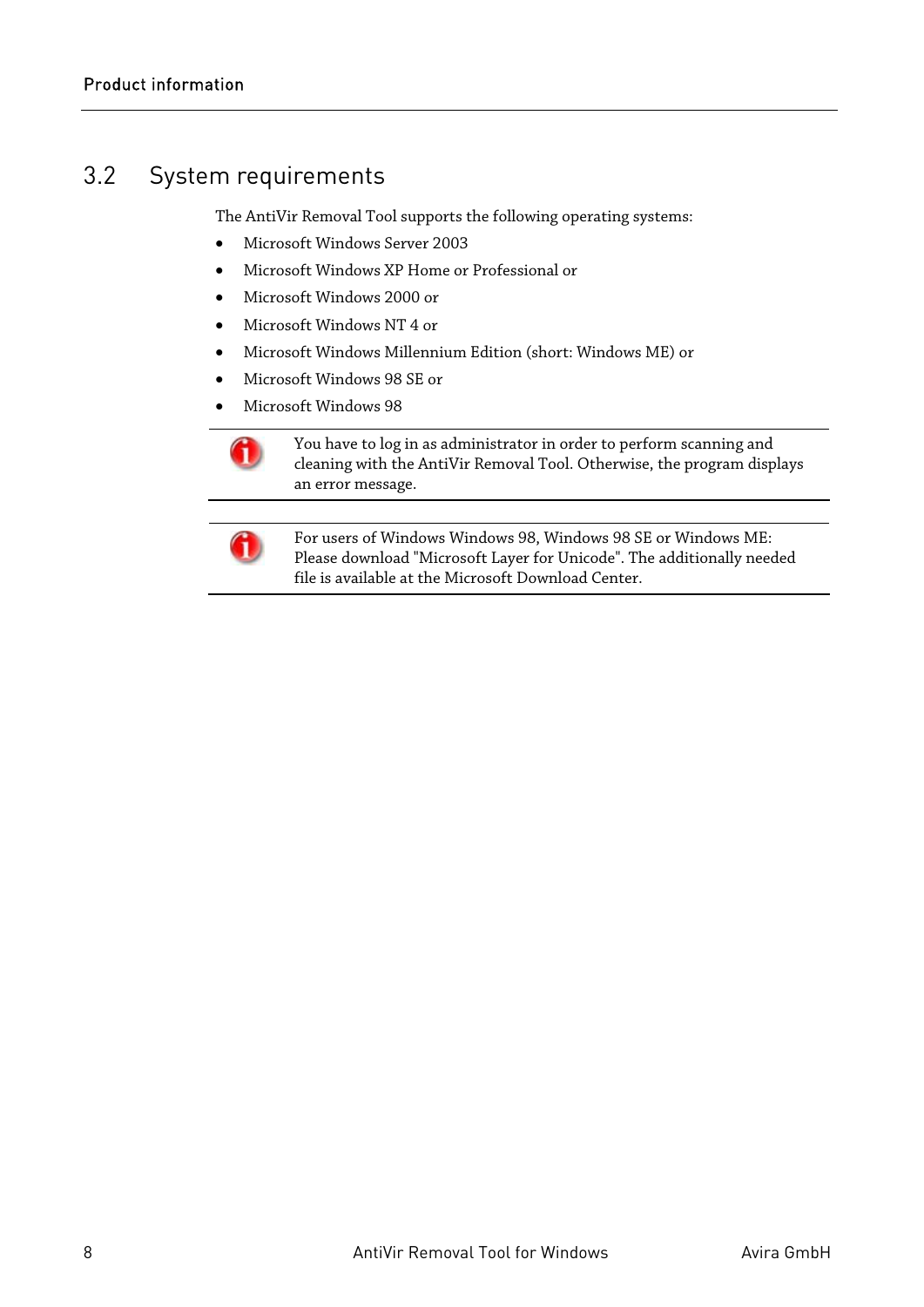# <span id="page-10-0"></span>4 Using the program

The AntiVir Removal Tool can start in two modes:

• Default

By double-click, scanning all memory and drives and logging the results.

• Custom

Via command line, with optional parameters.

## 4.1 Starting the program

The AntiVir Removal Tool does not require any installation. After download, you can start it with double-click and use the operating options displayed in its intuitive program interface.



You have to log in as administrator in order to perform scanning and cleaning with the AntiVir Removal Tool. Otherwise, the program displays an error message.

- f Start the program with a double-click on *tool\_en.com*.
	- $\rightarrow$  The AntiVir Removal Tool start screen opens.

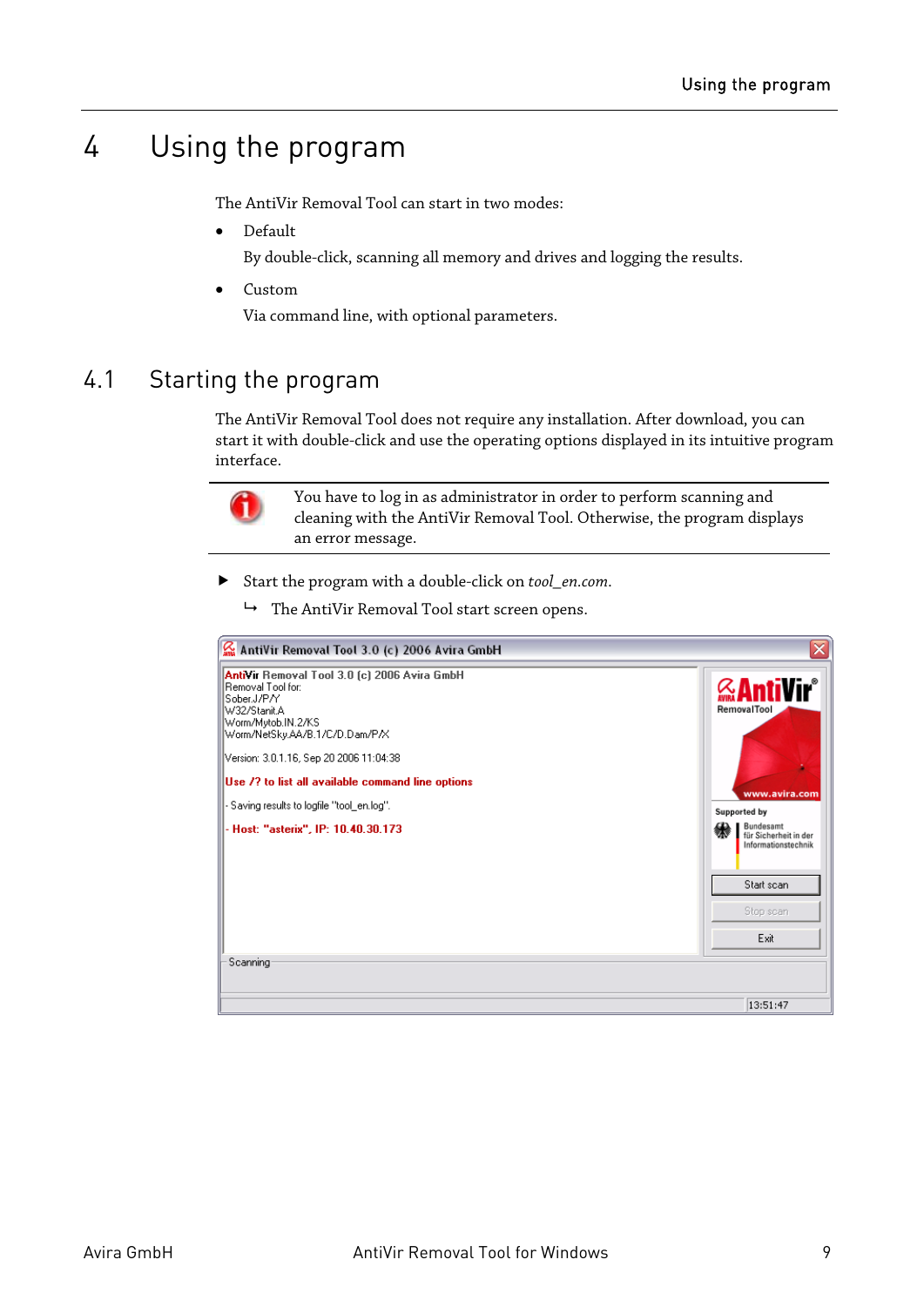## <span id="page-11-0"></span>4.2 Exit the program

- f If you want to terminate the AntiVir Removal Tool, click on **Exit**.
	- $\rightarrow$  The AntiVir Removal Tool is terminated.



By default, the file named *tool\_en.log*, located in the current directory, keeps the records with the process results of the last scan.

## 4.3 Scan

#### 4.3.1 Start scan

- f If you want to start the scan, press the **Start scan** button.
	- $\rightarrow$  The program starts scanning the memory and all drives.

It also lists current status and log information.

Scanning memory... done No malware found in memory

Scanning drive C: ...

#### 4.3.2 Stop scan

- f If you want to stop the scan, press the **Stop scan** button.
	- $ightharpoonup$  The log file will record the following line:

Scan aborted by user



You can press **Start scan** again, when you are ready to run the scanning. For security reasons, this process will start from the beginning.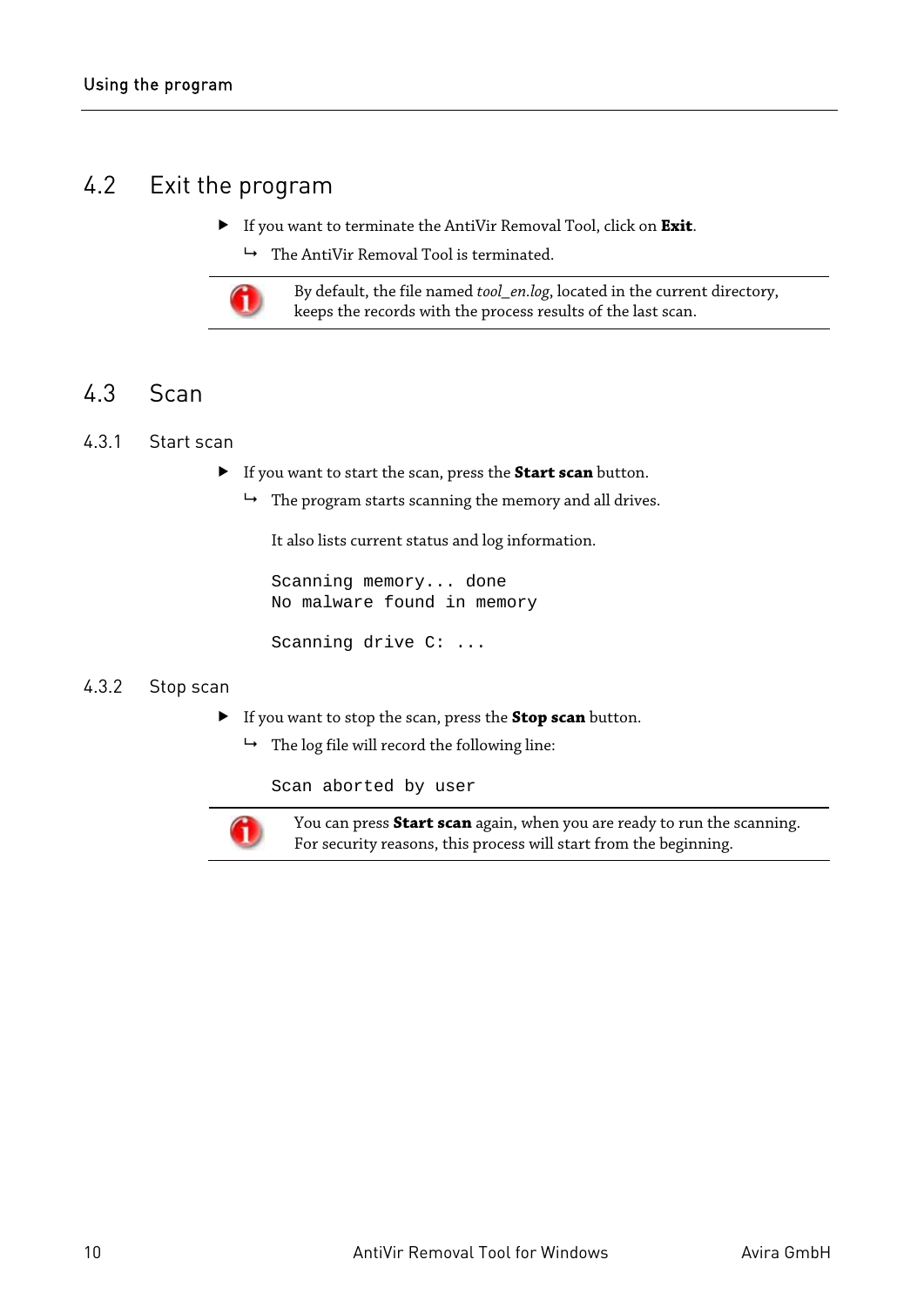# <span id="page-12-0"></span>4.4 Starting via command line

In order to perform the removal process with different settings, you can start the AntiVir Removal Tool as a command line utility.

The command line syntax is:

TOOL\_EN [path] /options [drive letter: drive letter: ...] You must type the full path to the tool\_en executable, if you want to start it from another location. You may specify the drives you want to be scanned (drive letter).

For example:

TOOL\_EN /HELP

AntiVir Removal Tool starts and you can see the help information in its display panel. The same result is obtained using the parameter /? in the command line.

### 4.5 Command line options



Every time you start the AntiVir Removal Tool, it will run with the default settings or with given parameters. These parameters are applied only for the current process.

/LOG <filename>

Change the name and/or destination of the log file. By default, the AntiVir Removal Tool will log scan results into a file, named *tool\_en.log*, located in the current directory.

/NOLOG

To cancel the logging of scan results.



You cannot use this parameter together with the parameters /LOG or /APPEND.

/APPEND

To append the log to the existing one instead of overwriting it.

/HELP (or /?)

To display a help message explaining the parameters.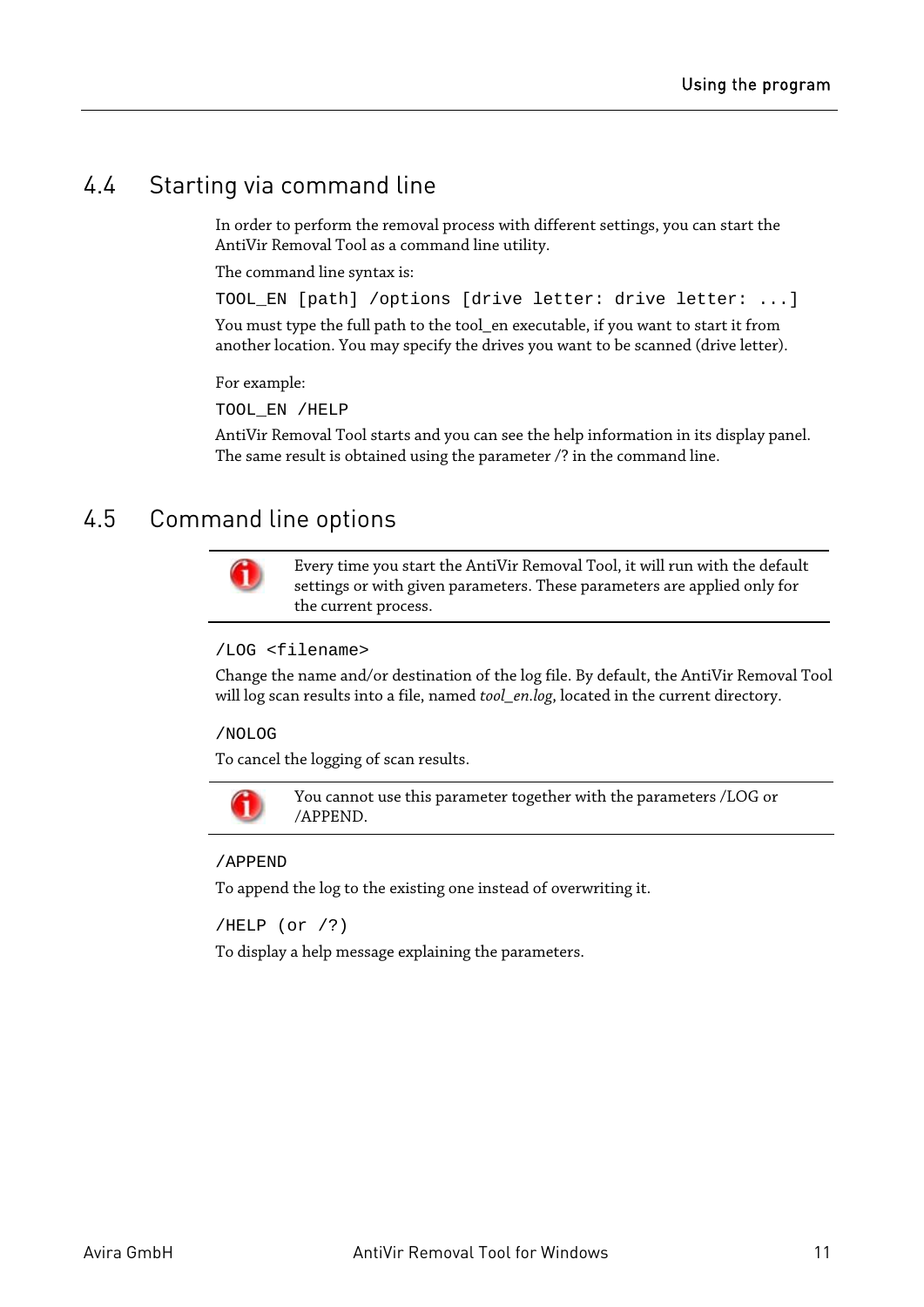# <span id="page-13-0"></span>5 Reporting

AntiVir Removal Tool is able to keep a log file with all detailed results and messages of the scanning and cleaning process. The same information is listed in the display panel during operation.

# 5.1 Scan results

When the scanning process ends or when it is aborted, it issues the scan results: a summary of scanned, infected and repaired files and directories, process time span and throughput.

Example:

| scan results:                                     |               |
|---------------------------------------------------|---------------|
| scanned directories:                              | 567           |
| scanned files:                                    | 1999          |
| scanned streams:                                  | 0             |
| scanned processes:                                | 61            |
| scanned modules:                                  | 727           |
| infected files:<br>infected processes:            | 0<br>0        |
|                                                   |               |
| repaired/removed files:                           | 0             |
| renamed files:                                    | $\Omega$      |
| terminated processes:                             | 0             |
| elapsed time for memory scan:                     | 2.05 seconds  |
| average memory scanner throughput: 141823.16 KB/s |               |
| elapsed time for file scan:                       | 31.59 seconds |
| average file scanner throughput: 73.78 KB/s       |               |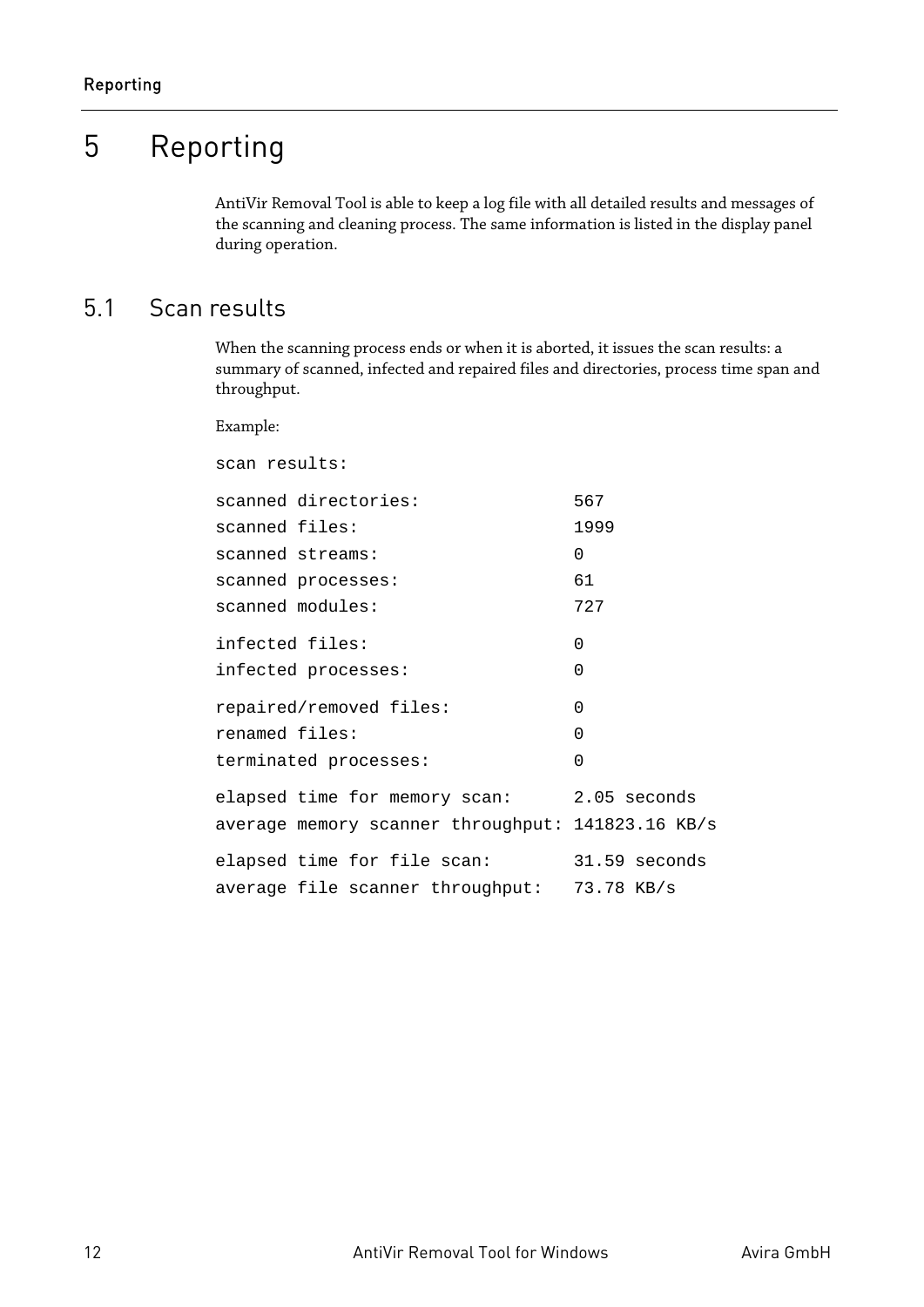## <span id="page-14-0"></span>5.2 Messages

The report header displays version information and eventual error messages, in case of invalid parameters.

For example:

Error: logfile name contains invalid characters.

When the AntiVir Removal Tool detects malware on the scanned drives, all removal actions are logged in the report:

```
Malware found in file...;
Removing executable... finished;
Cleaning Registry keys... finished;
Malware successfully removed.
```


Advanced users may query the program script for the return codes of the removal process. Return codes: < 0 : Error during scan. = 0 : No error and no malware was found. > 0 : Malware was found.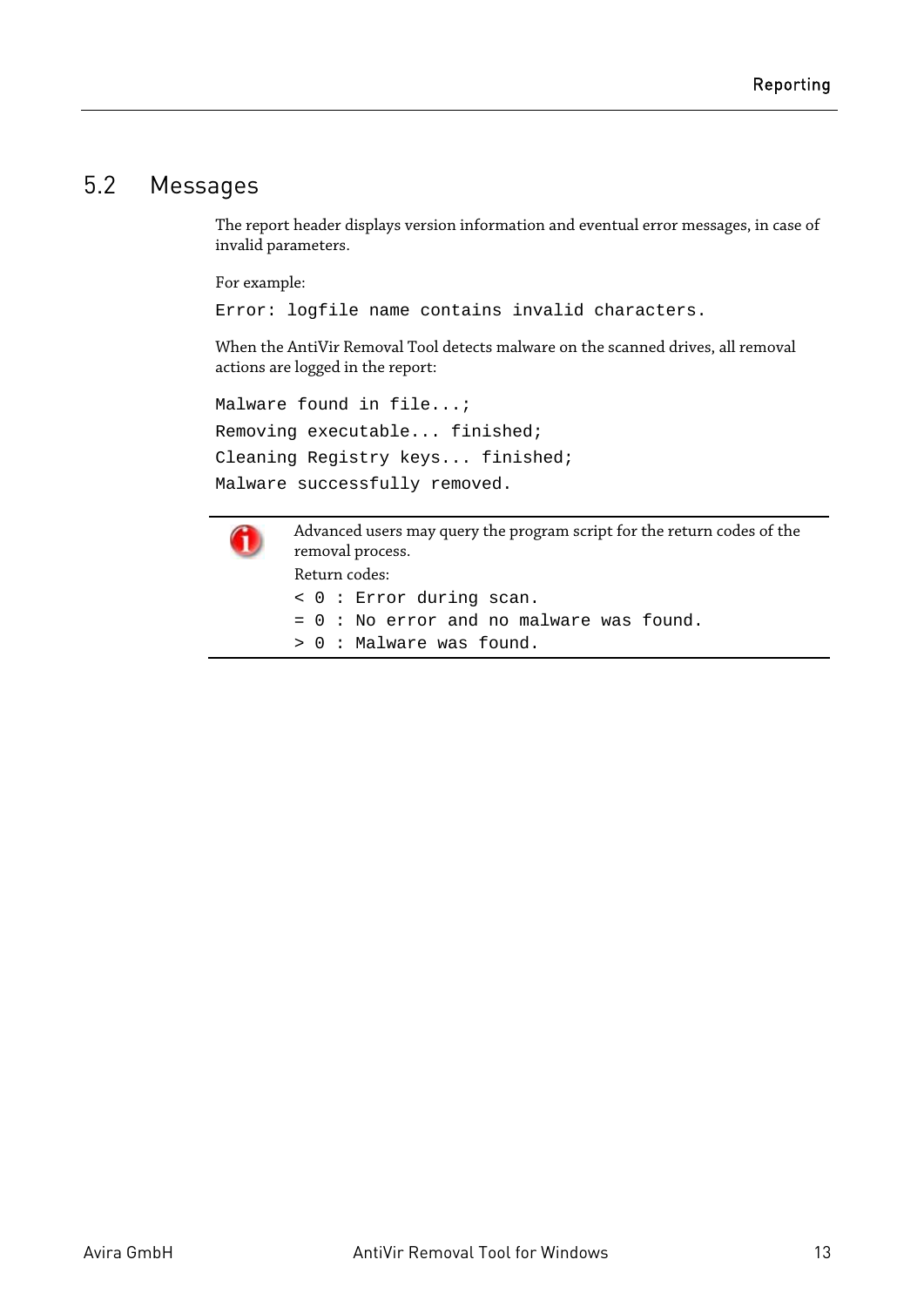# <span id="page-15-0"></span>6 Golden rules for protection against malware

- Always keep boot floppy-disks, for your network server and for your workstations.
- Always remove floppy-disks from the drive after finishing the work. Even if they have no executable programs, disks may contain program code in the boot sector and these can serve to carry boot sector viruses.
- Regularly backup your files.
- Limit program exchange: particularly with other networks, mailboxes, Internet and acquaintances.
- Scan new programs before installation and the disk after this. If the program is archived, you can detect a virus only after unpacking and during installation.

If there are other users connected to your computer, you should set the following rules for protection against viruses:

- Use a test computer for controlling downloads of new software, demo versions or virus suspicious media (floppies, CD-R, CD-RW, removable drives).
- Disconnect the test computer from the network!
- Appoint a person responsible with virus infection operations and establish all steps for virus elimination.
- Organize an emergency plan as a precaution for avoiding damage due to destruction, robbery, failure or loss/change due to incompatibility. You can replace programs and storage devices, but not your vital business data.
- Set up a plan for data protection and recovery.
- Your network must be correctly configured and the access rights must be wisely assigned. This is a good protection against viruses.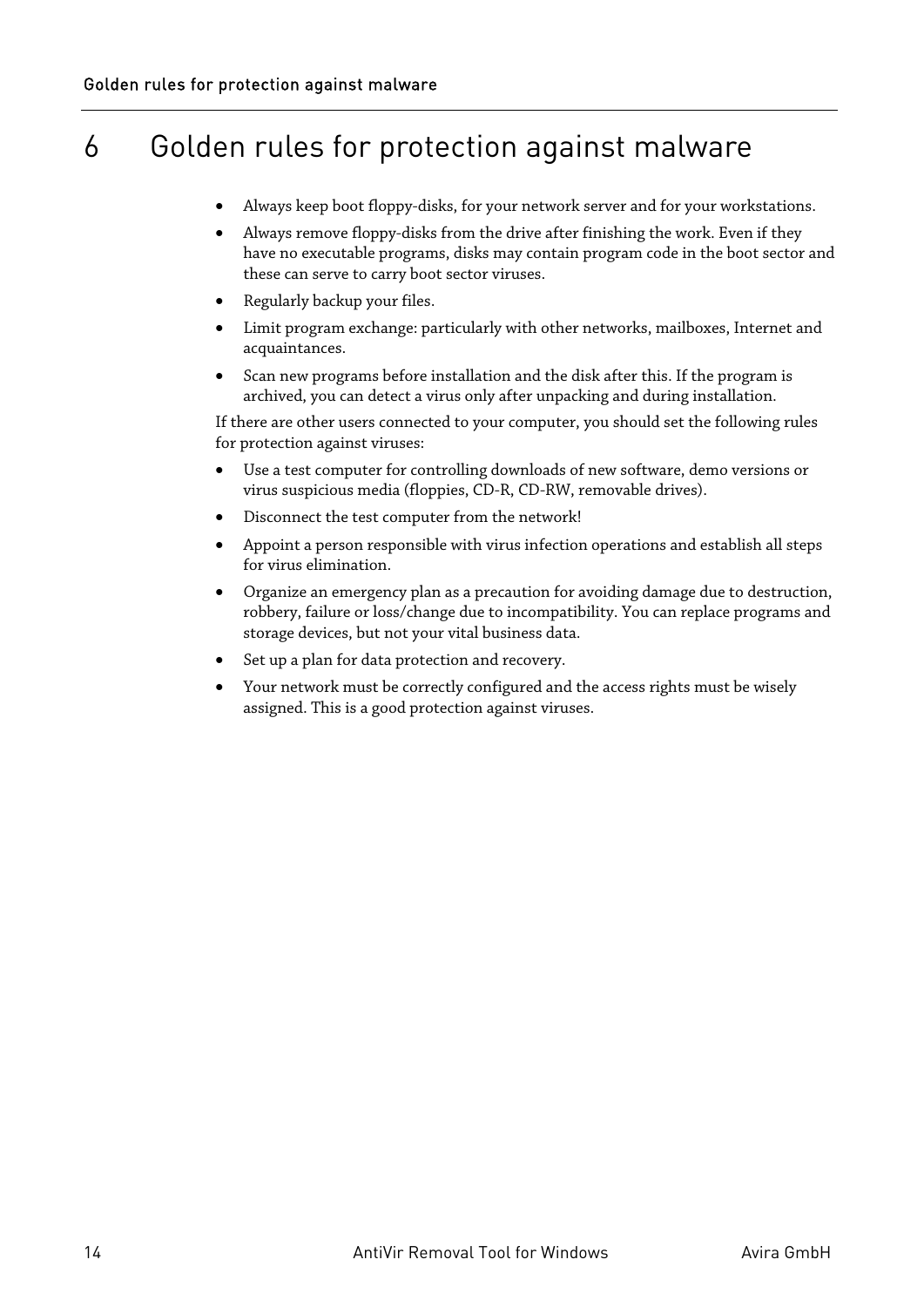# <span id="page-16-0"></span>7 Service

## 7.1 Service hotline

All relevant information concerning our comprehensive support service can be found on our website http://www.avira.de/en/support. The experts answer your questions and help you with technical problems.

# 7.2 Online shop

You want to purchase our products conveniently with the click of a button?

In the online shop of Avira GmbH, you can purchase, extend and enhance licenses quickly and securely under http://www.avira.de/en/onlineshop. The online shop guides you through the ordering menu step-by-step. Our multilingual Customer Care Center provides information on ordering process, payment and delivery. Resellers can order on account.

## 7.3 Contact address

If you have any questions or requests concerning the Avira product range, we will be pleased to help you. If you require product information or other information, you can contact the address given below.

General information on us and our products can also be obtained from our website http://www.avira.com.

#### **Avira GmbH**

Lindauer Str. 21 D-88069 Tettnang

Phone: +49 (0)7542 - 500 0 Fax: +49 (0)7542 - 525 10

Email: info@avira.com Internet: http://www.avira.com